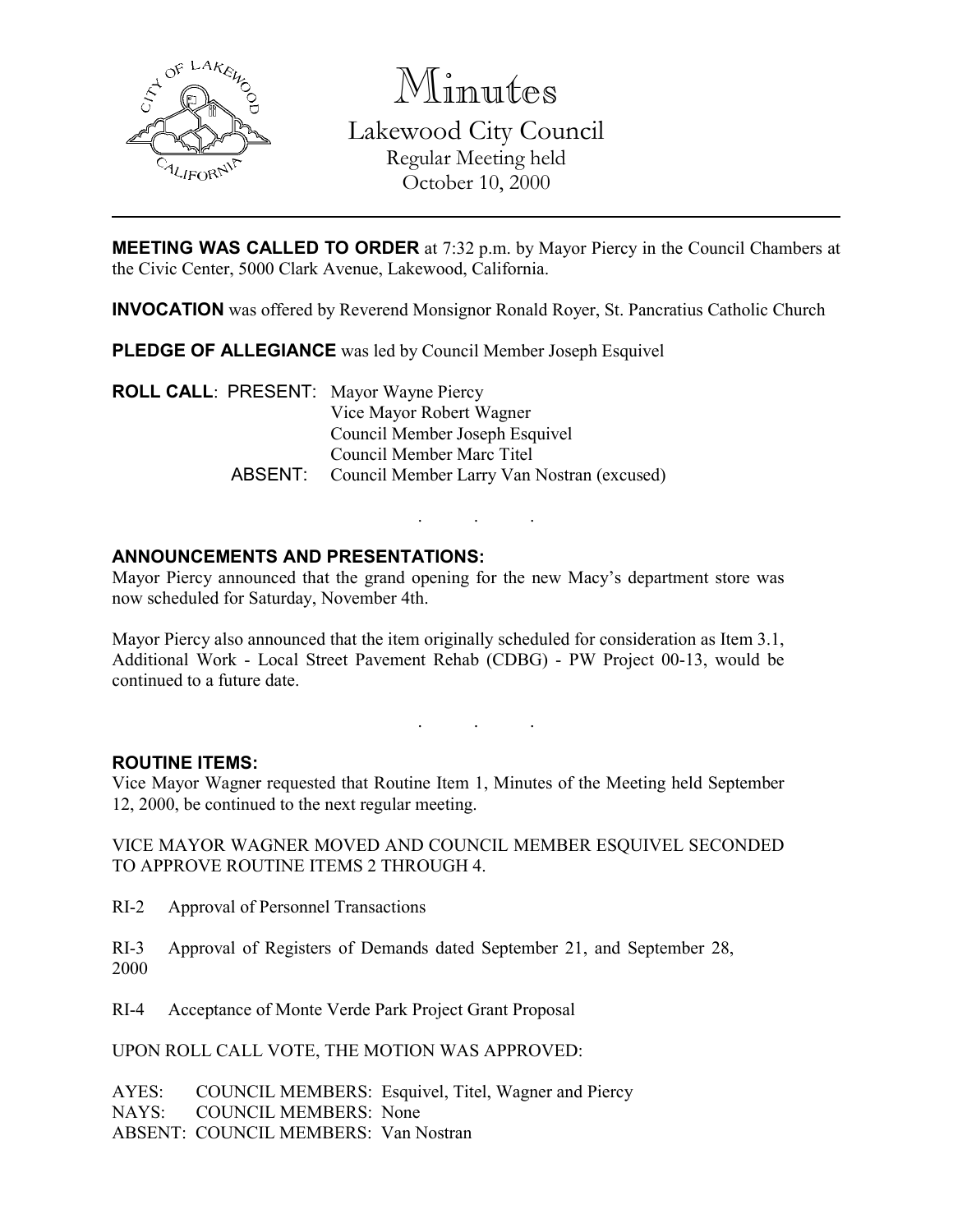# 1.1 • AWARD OF BID FOR PUBLIC WORKS PROJECT NO. 00-17, CIVIC CENTER PARKING LOT LIGHTING PROJECT

Lisa Rapp, Director of Public Works, presented an oral report based on her memorandum contained in the agenda packet and reported five sealed bids had been received for the Civic Center Parking Lot Lighting Project. The project, which would begin at the end of the month and be completed in time for the library re-opening, would improve existing lighting in the City Hall and Library parking areas, as well as add twelve new light standards to the area, including two along the driveway south of the library. It was the recommendation of staff that the City Council adopt the plans, specifications and working details for the project; award the contract to the low bidder, Electro Dynamic Services, in the amount of \$29,663.00; and authorize staff to approve a cumulative total of change orders not to exceed \$1,500.

Mayor Piercy opened the public hearing at 7:43 p.m. and called for anyone in the audience wishing to address the City Council on this matter. There was no response.

VICE MAYOR WAGNER MOVED AND COUNCIL MEMBER TITEL SECONDED TO CLOSE THE PUBLIC HEARING AND APPROVE STAFF'S RECOMMENDATION. UPON ROLL CALL VOTE, THE MOTION WAS APPROVED:

AYES: COUNCIL MEMBERS: Esquivel, Titel, Wagner and Piercy NAYS: COUNCIL MEMBERS: None ABSENT: COUNCIL MEMBERS: Van Nostran

## 1.2 • AWARD OF BID FOR PURCHASING BID NO. 00-5, ANGELO M. IACOBONI LIBRARY FURNITURE

. . .

Larry Schroeder, Director of Finance, presented an oral report based on his memorandum contained in the agenda packet and stated three sealed bids had been received for the purchase of furniture for the Iacoboni Library project. Under the agreement with the County for the project, the City would purchase the furniture and assign it back to the County as part of the renovation project. It was the recommendation of staff that the City Council authorize the purchase from the lowest responsible and responsive bidder, Yamada Enterprises, in the amount of \$78,578.00.

Mayor Piercy opened the public hearing at 7:45 p.m. and called for anyone in the audience wishing to address the City Council on this matter. There was no response.

COUNCIL MEMBER TITEL MOVED AND COUNCIL MEMBER ESQUIVEL SECONDED TO CLOSE THE PUBLIC HEARING AND APPROVE STAFF'S RECOMMENDATION. UPON ROLL CALL VOTE, THE MOTION WAS APPROVED:

AYES: COUNCIL MEMBERS: Esquivel, Titel, Wagner and Piercy NAYS: COUNCIL MEMBERS: None ABSENT: COUNCIL MEMBERS: Van Nostran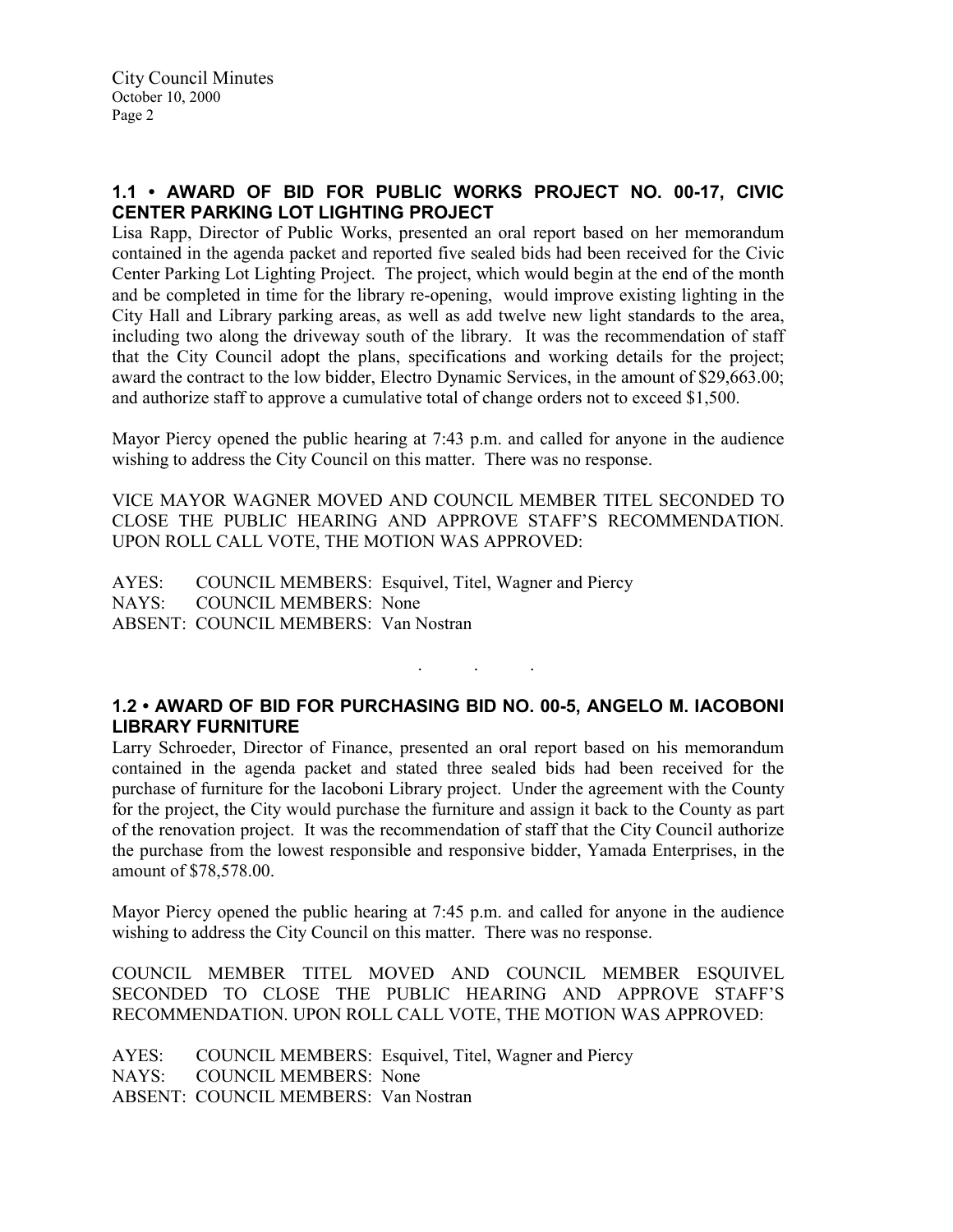City Council Minutes October 10, 2000 Page 3

#### 1.2 • AWARD OF BID FOR PURCHASING BID NO. 00-5, ANGELO M. IACOBONI LIBRARY FURNITURE - Continued

The Public Works Director displayed slides showing the progress of the library renovation project and stated that things were going well and were right on schedule.

. . .

1.3 • ALLOCATION OF FUNDS FOR STATE COPS GRANT 2000

Deputy City Manager Sandi Ruyle presented an oral report based on her memorandum contained in the agenda packet and reported Lakewood was entitled to receive \$175,743 through the Citizen's Options for Public Safety (COPS) grant program. The funds were intended for front line law enforcement services to enhance the City's existing law enforcement plan. She introduced Lieutenant Joe Impellizeri who would be presenting Captain Osborne's request for project to be funded.

Lt. Impellizeri presented Captain Osborne's recommendations for a Summer Park and Bike Patrol, to provide two deputies during peak hours at City parks; a 'No Call' Traffic Car for enhanced traffic enforcement; and liability insurance coverage for the mission specific projects.

Mayor Piercy opened the public hearing at 7:53 p.m. and called for anyone in the audience wishing to address the City Council on this matter. There was no response.

COUNCIL MEMBER ESQUIVEL MOVED AND COUNCIL MEMBER TITEL SECONDED TO CLOSE THE PUBLIC HEARING AND APPROVE THE SPENDING PLAN. UPON ROLL CALL VOTE, THE MOTION WAS APPROVED:

AYES: COUNCIL MEMBERS: Esquivel, Titel, Wagner and Piercy NAYS: COUNCIL MEMBERS: None ABSENT: COUNCIL MEMBERS: Van Nostran

At 7:53 p.m., the Regular Meeting of the City Council was recessed for the Meeting of the Lakewood Redevelopment Agency. At 7:54 p.m., the City Council Meeting was reconvened.

. . .

. . .

## ORAL COMMUNICATIONS:

Sarann Graham introduced herself as a candidate for a seat on the Central Basin Municipal Water District Board.

. . .